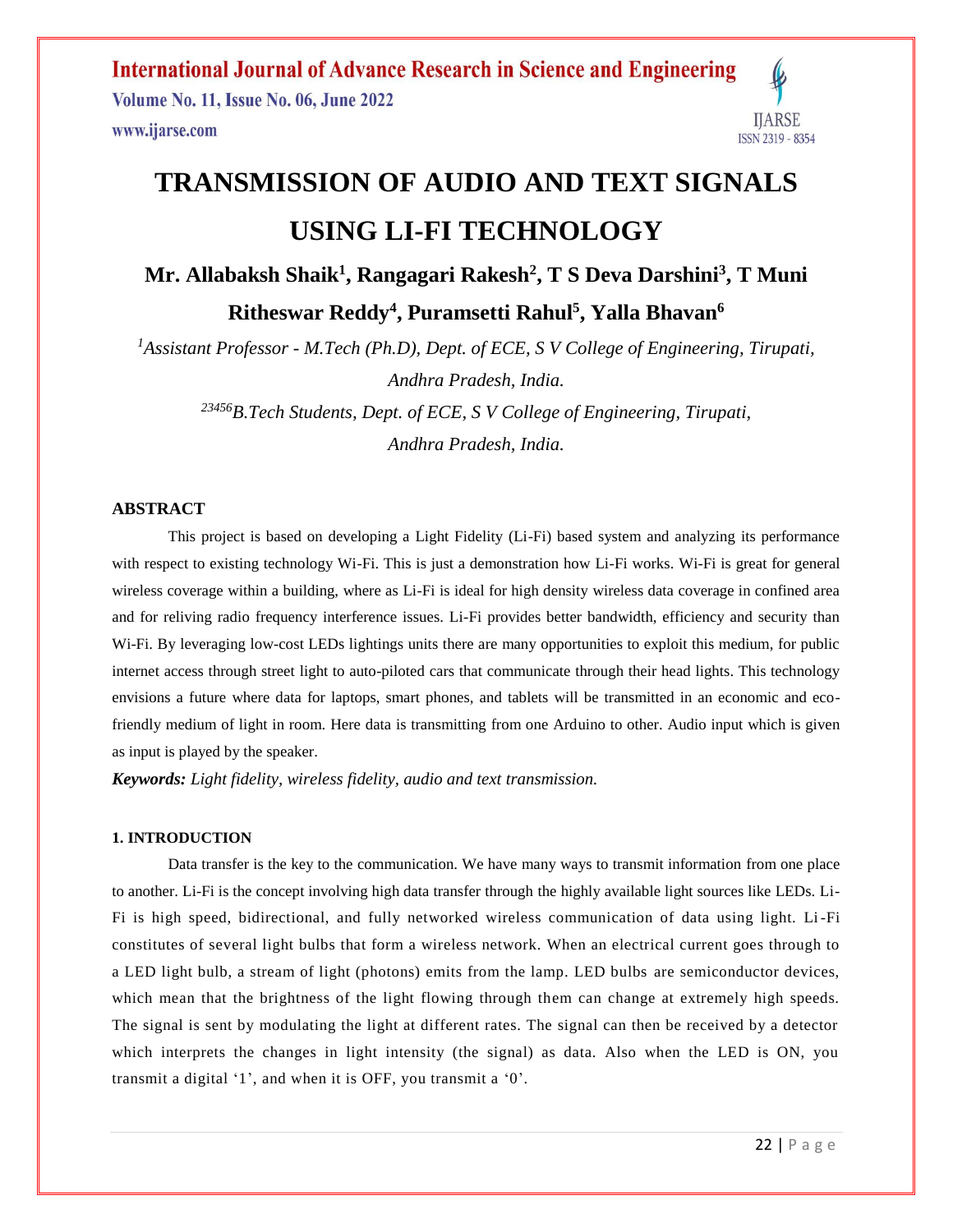Volume No. 11, Issue No. 06, June 2022 www.ijarse.com



Because it runs on light waves from common household LED bulbs, LiFi technology operates the way light does. Visible light has a much wider bandwidth than WiFi, meaning that LiFi-enabled devices can send and receive huge volumes at extremely high speeds - up to 224 gigabits per second. However, light can't travel through walls because the light waves are too small. Additionally, to send and receive light signals, your light source must be active for the technology to work. So if you're running your smart home on LiFi alone, you'd need to have LED bulbs throughout your house.

Yet by the same token, LiFi offers more security than WiFi because of the opportunity to introduce physical barriers. You can contain light within a space, so you can protect the messages you're sending and receiving from outside parties. LiFi signals are also immune to the electromagnetic interference that can plague radio frequency-sensitive areas. If you turn on your microwave or cordless phone near a LiFi signal, likewise, you won't disrupt an important transmission.

#### **2. LITERATURE REVIEW**

The new member of wireless data transmission family is Li-Fi which uses the concept of flickering light faster than human's eye ability for data transmission. As we know speed of light is much more than existing wireless data transmission technique, it is like to achieve speed of fiber optics in wireless communication .Another major concern is security because visible (Visible light) is more secure then invisible (radio waves).we are using light because radio/microwave/ Infrared red techniques have reached the limit same as silicon age is over and we are looking for broader range i.e. nanotechnology. The idea of Li-Fi came out from the mind of Dr. Harald Haas who has been working in this field from 2004 and finally in 2011 he demonstrated of sending video by LED light lamp at speed of 10 Mb/s [1]. Visible light communication (VLC), which uses a vast unregulated and free light spectrum, has emerged to be a viable solution to overcome the spectrum crisis of radio frequency. Light fidelity (Li-Fi) is an optical networked communication in the subset of VLC to afford the mobile data transfer which offers many advantages at indoor scenario. In this article, we survey the key technologies for realizing Li-Fi and present the sateof-the-art on each aspect, such as: indoor optical wireless channel model, the VLC modulation techniques with user satisfaction, OFDM in VLC, optical MIMO, optical spatial modulation, multiple user access, resource allocation, interference management and hybrid Li-Fi schemes. Some challenges and future work that need to be solved in the area are also described [2].

Li-Fi stands for Light-Fidelity. Li-Fi is transmission of data using visible light by sending data through an LED light bulb that varies in intensity faster than the human eye can follow. If the LED is on, the photo detector registers a binary one; otherwise it's a binary zero. This paper deals with the implementation of the most basic Li-Fi based system to transfer data from one computer to another. The main components of this communication system are high brightness LED which acts as a communication source and silicon photodiode serving as the receiving element. The data from the sender is converted into intermediate data representation, i.e. byte format and is then converted into light signals which are then emitted by the transmitter. The light signal is received by the photodiode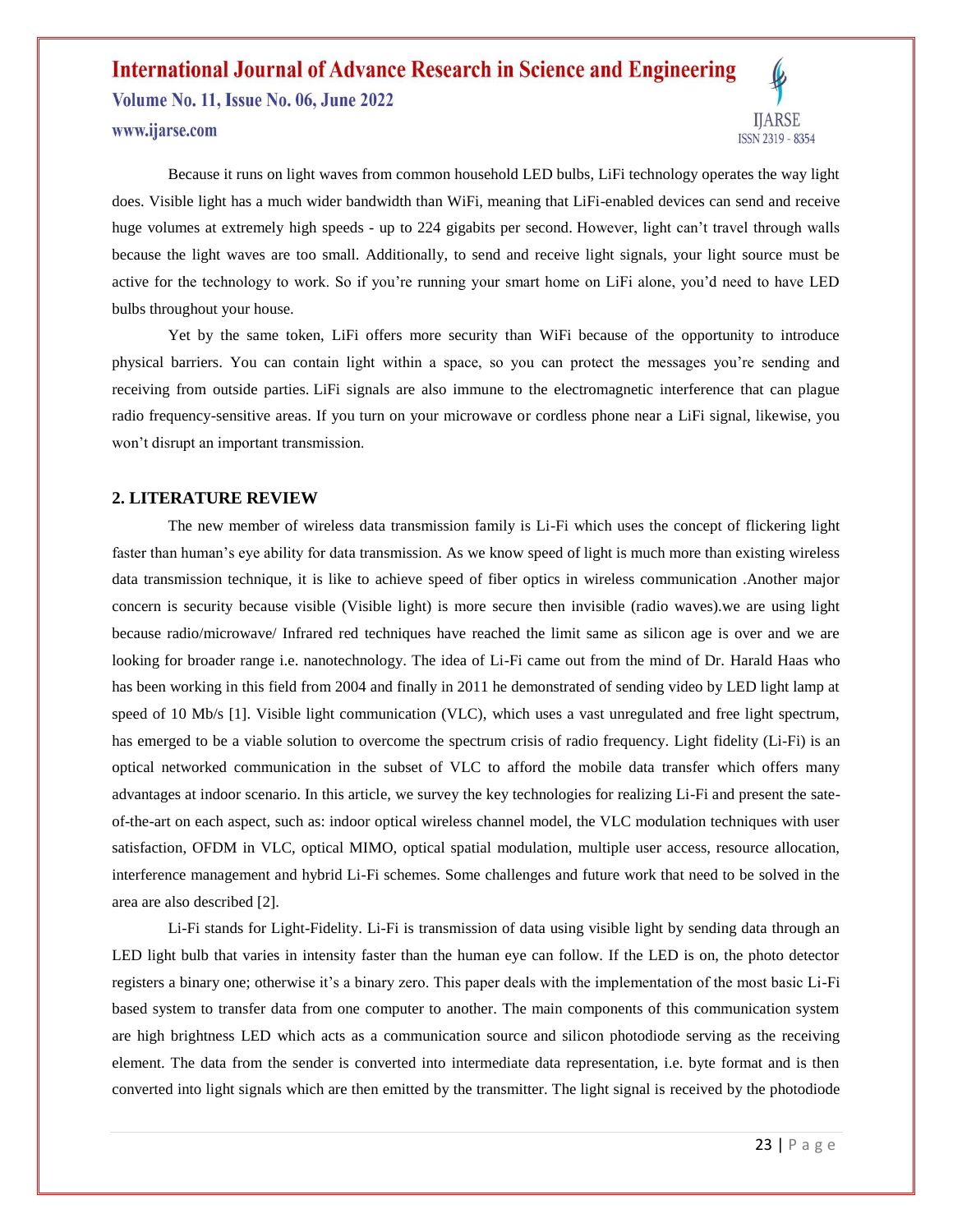Volume No. 11, Issue No. 06, June 2022 www.ijarse.com



at the receiver side. The reverse process takes place at the destination computer to retrieve the data back from the received light [3]. Motivated by the looming radio frequency (RF) spectrum crisis, this paper aims at demonstrating that optical wireless communication (OWC) has now reached a state where it can demonstrate that it is a viable and matured solution to this fundamental problem. In particular, for indoor communications where most mobile data traffic is consumed, light fidelity (Li-Fi) which is related to visible light communication (VLC) offers many key advantages, and effective solutions to the issues that have been posed in the last decade. This paper discusses all key component technologies required to realize optical cellular communication systems referred to here as optical attocell networks. Optical attocells are the next step in the progression towards ever smaller cells, a progression which is known to be the most significant contributor to the improvements in network spectral efficiencies in RF wireless networks [4].

Li-Fi is one of the wireless technologies which uses visible light for communication. Li-Fi has achieved remarkable success in every field of communication as it uses visible light which has high speed, more security and less interference due to which large capacity wireless data transmission is possible. The objective of this paper is to transmit text (Hexadecimal characters) and Audio information using light as carrier. The high flickering LED and LASER is used as a source to transmit text data and audio respectively. It is possible to achieve text data transmission of up to 2m by using LDR as the detector. In case of audio transmission, solar panel is used to receive the audio signals and around 15feet [5]. Over the years, the overdependence on Wireless Fidelity (Wi-Fi) for data transmission necessitated the need for an alternate and more reliable means of communication, hence, Light Fidelity (Li-Fi). It involves the use of Light Emitting Diode to transmit data by blinking (i.e. switching them On and Off) at a speed not noticeable to the eye. This paper proposed the development of the Li-Fi system using off the shelf electronic components. The proposed system utilizes an embedded system with dual-core Advanced Virtual RISC (AVR) microcontroller (ATmega16L) interfaced to input/output circuits comprising of the Light Emitting Diode (LED), LM358N Operational Amplifier and a photodiode. Also, by developing a user (Receiver PC) interface using Embedded C programming, the sample data (text, voice and image) transferred was monitored and the speed, efficiency, security and capacity of the system was examined and discovered to be top notch. This would make the system an indispensable means of communication in the nearest future. This data transmission system is different from those in existence because expensive components were not in the design, invariably reducing the overall cost of the implementation [6].

#### **3. EXISTING MODEL**

Previously we were transmitting data using WIFI. In today world communication between the devices is much common. These devices are using radio waves for short range wireless transmissions. Wi-Fi and Bluetooth are currently the two prominent short range wireless technologies. The radio wave spectrum has certain key limitations which include bandwidth consumption, efficiency, availability and security. We were transmitting data using WIFI but LIFI is more convenient and faster. It takes more time to transmit the data.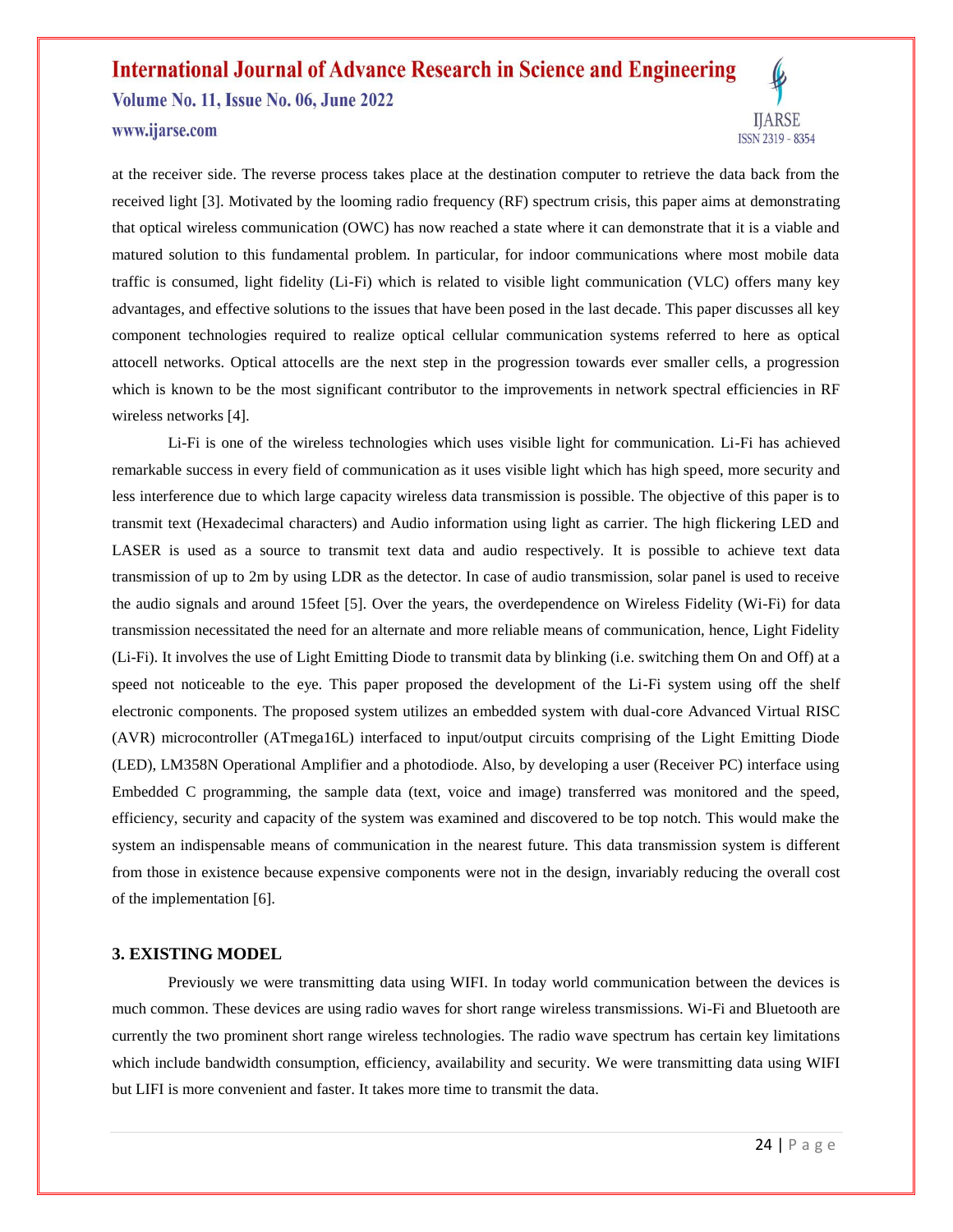Volume No. 11, Issue No. 06, June 2022 www.ijarse.com



#### **Drawbacks:**

- In radio wave spectrum data transmission security is very less.
- Lot of data cannot be transferred simultaneously.
- Health issues.
- Bandwidth usage is limited.

#### **4. PROPOSED SYSTEM**

The light fidelity technology refers to visible light communication that uses light as a medium to deliver high speed data which is much greater than that of Wi-Fi. Here we are showing how Li-Fi works by transmitting the 2 different data using light, they are Audio signal and Text signal. For audio transmission we are using earphones, speaker, amplifier board, and solar panel, light. Here we will connect earphone to our system and it is connected to solar panel when we play the song on our system and if we place light on solar panel it will send that signal to amplifier circuit and it will amplify that signal and give it to speaker. For the transmission of text signal, we use Arduino to process the data and Li-Fi Transmitter and Li-Fi Receiver to communicate between two PCs using XCTU named Serial Software. If we will write anything on monitor it will transmit from LIFI transmitter and receiver side will receive that data and show it on monitor.

**Block Diagram for Audio Transmission**



#### **Fig. 4.1: Block diagram of Audio Transmission**

The Fig. 4.1 represents the block diagram for the audio transmission. The transmission of audio signal was done through a Smartphone at the transmitter end, providing the audio signal through the 3.5 mm jack. The 3.5mm audio jack and the input audio from the phone is converted from digital to Analog. It is connected to a laser along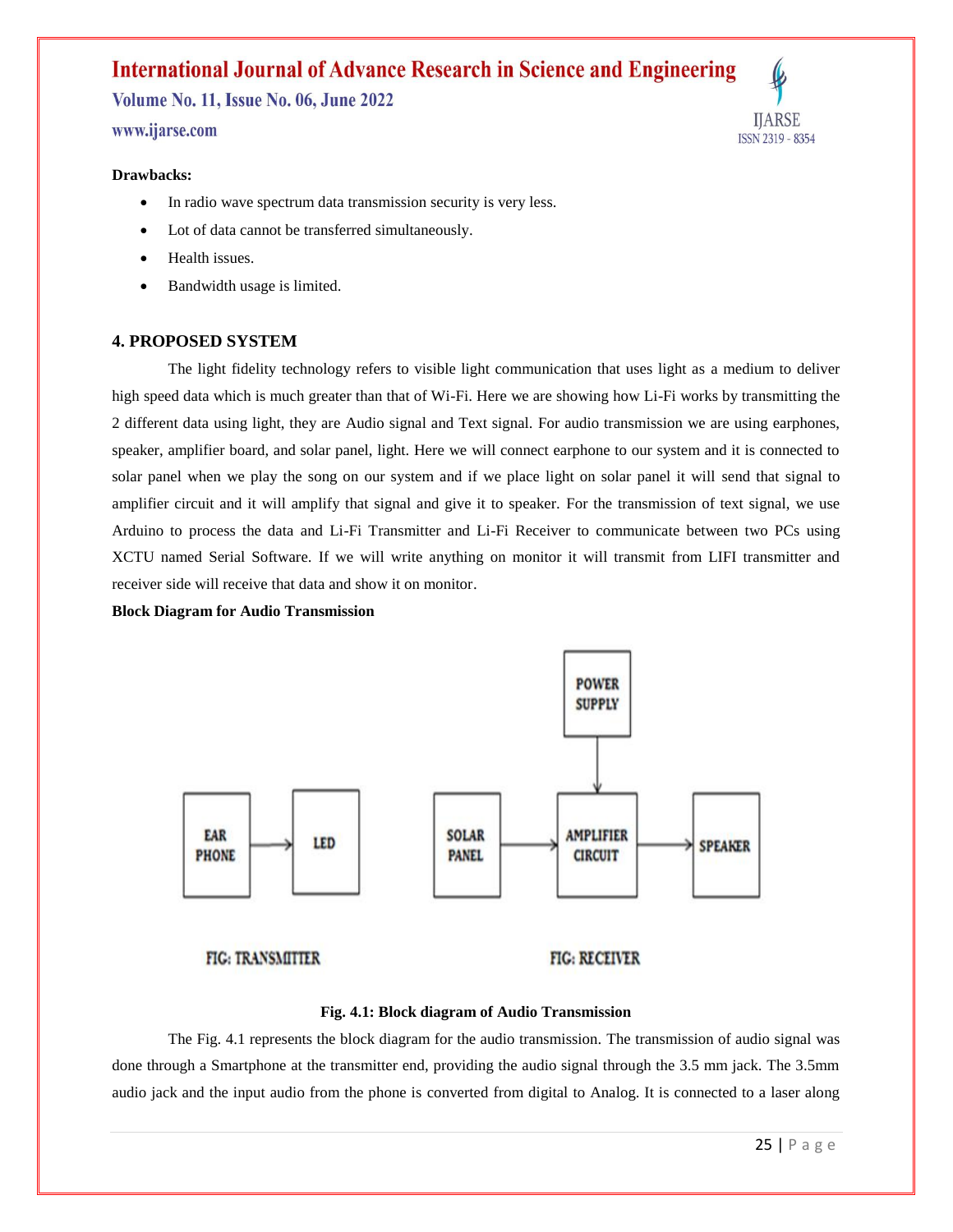## **International Journal of Advance Research in Science and Engineering** Volume No. 11, Issue No. 06, June 2022 www.ijarse.com



with a 9V battery to supply the power required and the laser converts the audio signal to light signal. This variation in the intensity of light, however, is captured on a solar panel that acts as a photo detector. It captures all the variations and sends the received signal to an amplifier circuit and then the speaker. The Analog signal that was transmitted through the fluctuating Laser to the solar panel gets amplified in the amplifier circuit and then emits the sound waves to be heard from the speaker.

#### **Block Diagram for Text Transmission**



#### **FIG: TRANSMITTER**

#### **FIG: RECEIVER**

#### **Fig. 4.2: Block diagram of Text Transmission**

The Fig. 4.2 represents the block diagram for the data transmission i.e., text. In the Text transmission process, the transmitter and receiver sections contain Arduino boards which is programmed using Arduino IDE. High power intensities LEDs are used in the LIFI transmitter and LDR module is used in the receiver section to receive the incoming data. The data can be sent and received through the serial software XCTU which is interfaced with the Arduino boards by the COM ports with which the serial data can be transmitted and received accurately.

#### **5. METHODS OR TECHNIQUES USED**

#### **For Audio Transmission:**

The light technology that converts audio to light signal and vice-versa is applied to transmit the audio signal from the smartphone through the 3.5mm headphone jack to the speaker in the receiver section. Here we are using normal LED or we can use LED array also for better results.

#### **For Text Transmission:**

**Arduino IDE:** Arduino Integrated Development Environment (IDE) is the open-source Arduino Software makes it easy to write code and upload it to the board. This software can be used with any Arduino board. It contains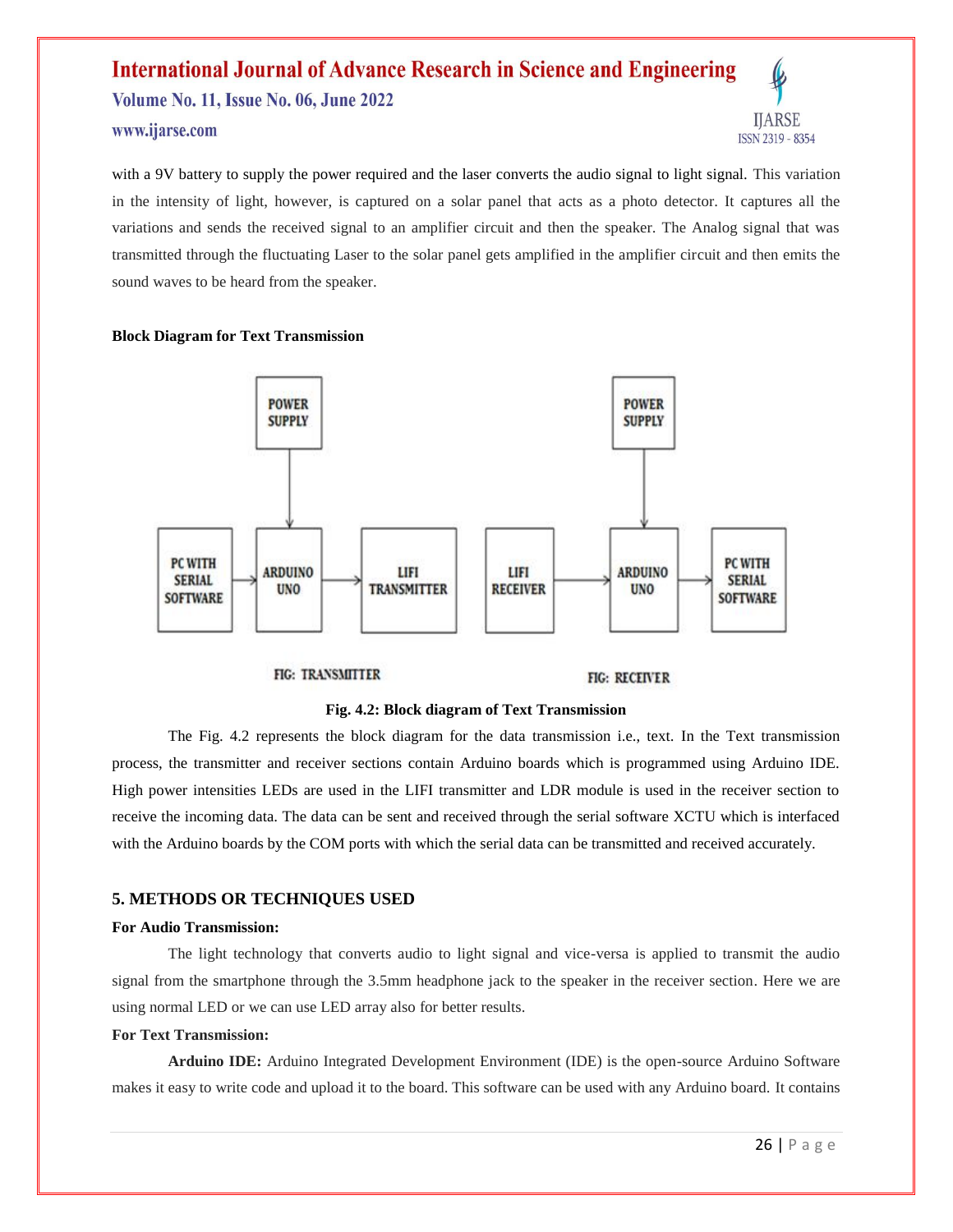Volume No. 11, Issue No. 06, June 2022 www.ijarse.com



a text editor for writing code, a message area, a text console, a toolbar with buttons for common functions and a series of menus. It connects to the Arduino hardware to upload programs and communicate with them.

**XCTU:** XCTU is a free multi-platform application designed to enable developers to interact with Digi RF modules through a simple-to-use graphical interface. It includes new tools that make it easy to set-up, configure and test XBee RF modules.

XCTU software consists of a Serial Console. Interfacing XCTU with the Arduino IDE can be done by connecting the COM ports in this Serial Console which are same as in the Arduino IDE software with which the serial data can be transmitted.

#### **6. RESULT**



**Audio Transmission: Text Transmission: Fig. 6.1: Audio Transmission using light Fig. 6.2: Transmitter and Receiver**





#### **Fig. 6.3: Input Text from Transmitter PC Fig. 6.4: Output displayed on another PC**



- As a result, we can be able to transmit both audio and text data signals from transmitter to receiver.
- The Li-Fi system proposed in this paper is capable of transmitting data such as text, audio between two devices at the speed of a few kbps.
- The main requirement is line of sight between the sender and the receiver and hence it can be used to transmit data within a room.
- The main and basic component used is LED which is available almost everywhere.

#### **7. ADVANTAGES**

More security and vulnerable to unauthorized access.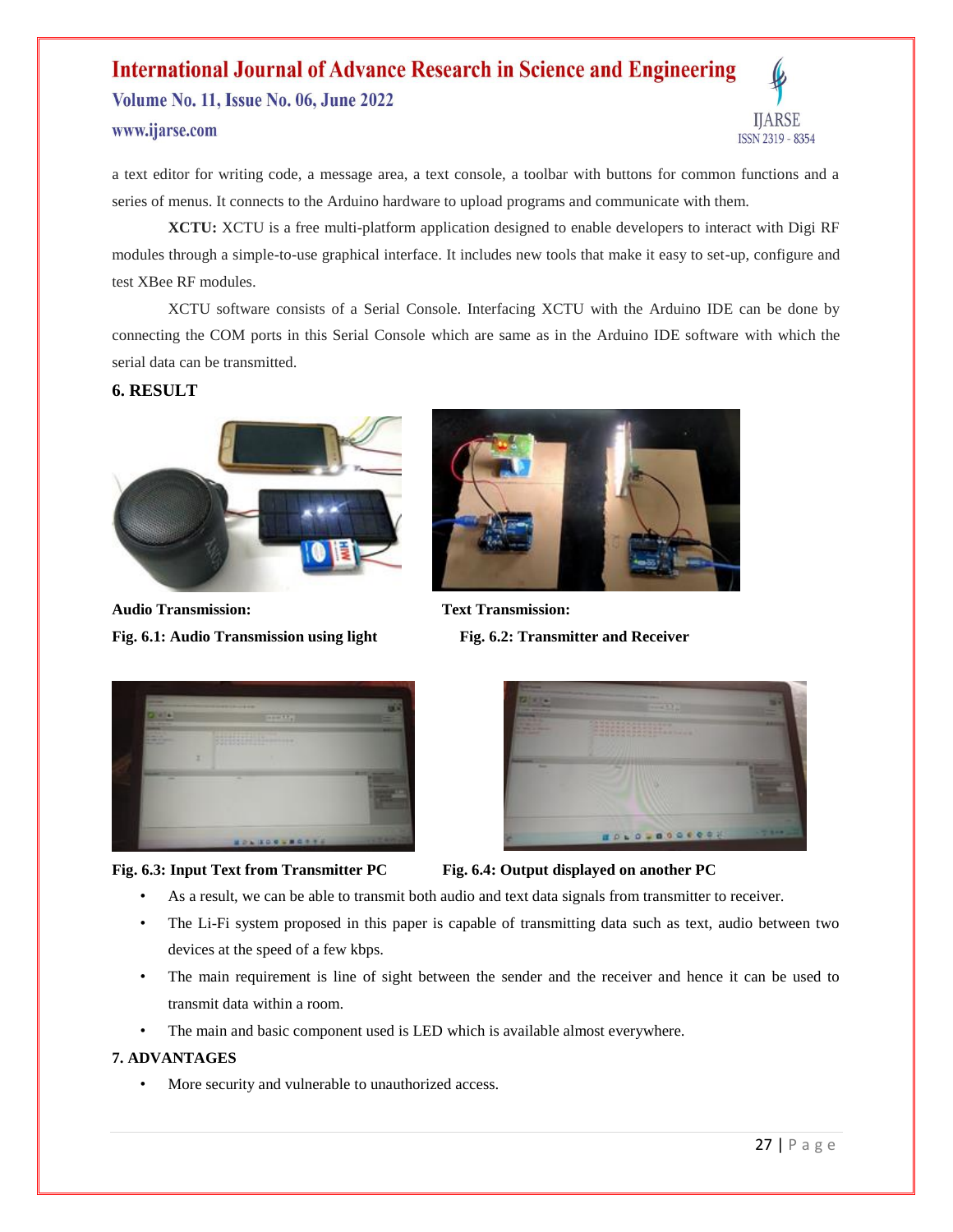Volume No. 11, Issue No. 06, June 2022

#### www.ijarse.com



- Provides faster communication up to 224 Gb per second.
- Easy accessibility of LEDs
- Less power is required.
- No harm to humans.

#### **8. APPLICATIONS**

- Data transferring at very high speed
- Under water communication
- Road safety
- Medical applications

#### **9. CONCLUSION**

We have been able to transfer the audio signal to the receiver side through the help of laser light source which is present on the transmitter side. A proper audible sound is heard on the speaker. We have successfully transmitted the text signal with Arduino and XCTU Software and the output is displayed exactly. The future scope of this technology is very bright. The solution of the problem dealing with the integration of visible light with a communication system is demonstrated here. This system can be used with the present infrastructure, without undergoing major changes. Visible Light Communication is a rapidly growing technology in the field of wireless communications. As there are many challenges in this fields but there are equal or more advantages with it as well.

#### **10. FUTURE SCOPE**

Li Fi is a fast and cheap wireless-communication system. The increasing demand for higher bandwidths, faster and more secure data transmission as well as environmental and undoubtedly human friendly technology heralds the start of a major shift in wireless technology, a shift from RF to optical wireless technologies. The possibilities are numerous and research can provide us with many solutions. This technology can be used to make every LED bulb into a Li-Fi hotspot to transmit data wirelessly and will proceed to give us a safer, faster and a greener network.

#### **11. REFERENCES**

[1] Gurpinder Singh, "Li-Fi (Light Fidelity) - An Overview to future Wireless technology in Field of Data Communication", November (2015)

[2] Xu Bao ,Guanding Yu , Jisheng Dai , Xiaorong Zhu, "Li-Fi: Light fidelity-a survey", 18 January 2015

[3] Rahul R.Sharma, Akshay Sanganal, Sandhya Pati, "Implementation of A Simple Li-Fi Based System", October 2014

[4] Dobroslav Tsonev, Stefan Videv and Harald Haas, "Light Fidelity (Li-Fi): Towards All-Optical Networking"